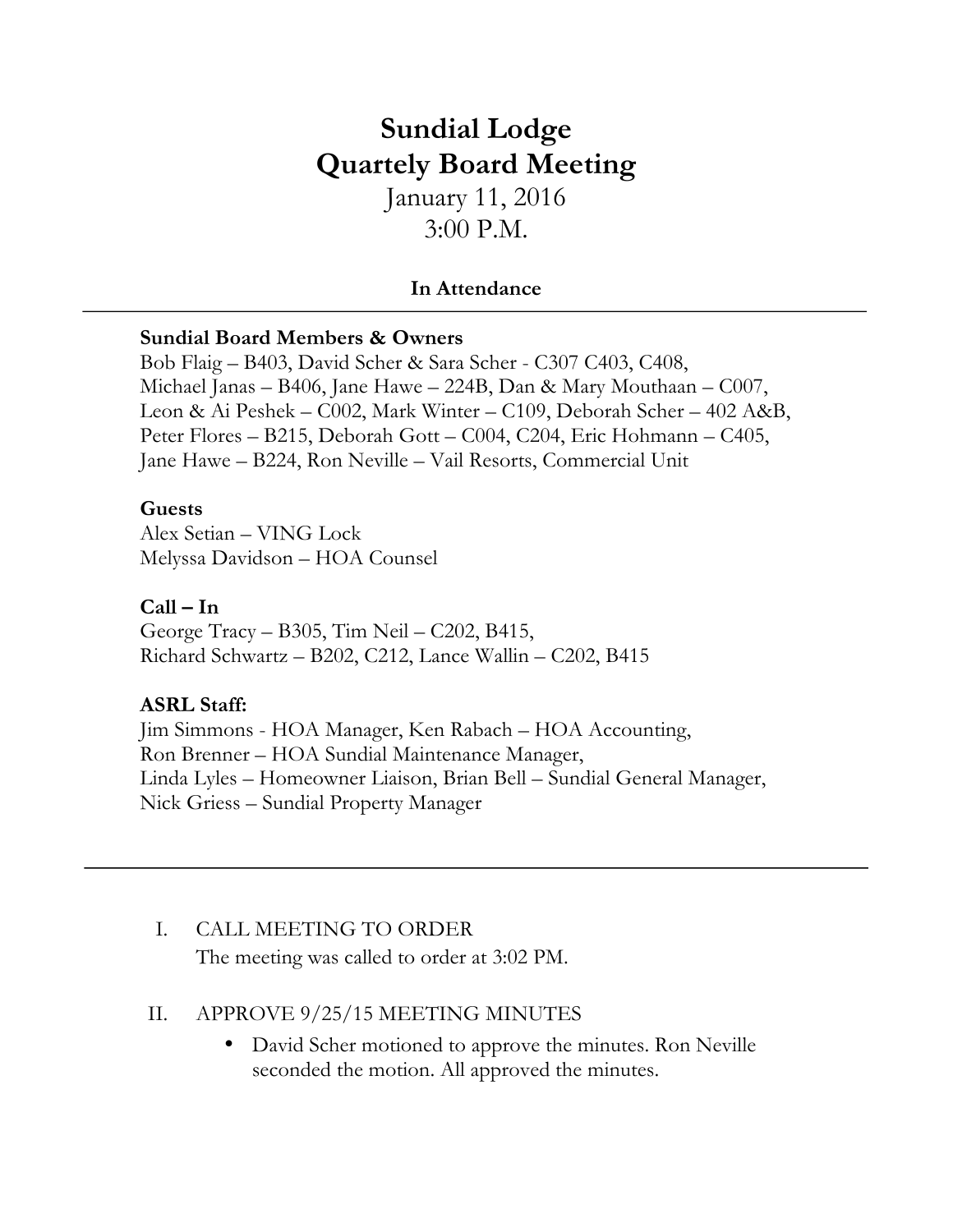## III. FINANCIAL UPDATE

## Ken Rabach

- a. May November (YTD) P&L
- Novembers Revenues are \$770 better than budget. \$4,000 better than budget for the year. Water variance is due to an increase in rates. Cable TV is up because of the double charge has not been refunded.
- Bob Flaig \$14,000 budget variance is because Groove Satellite owes the HOA \$10,000 which will be refunded as part of transition from shared agreement with Grand Summit.
- Common Area Housekeeping is under about \$5000 YTD.
- The Board would like to increase common cleaning to address trash build up in the hallways.
- IV. LOCK DISCUSSION VING Lock presentation by Alex Setian
	- Jim Simmons discussion on new lock proposal.
	- Alex Setian presents VING Lock. RFID is the new technology. You hold a key card to a scanner. It does not have a reader that needs to be replaced. The lock uses 3 AAA batteries. This lock is the same size as the other lock system so they don't have to be recertified for fire safety. BLE (Bluetooth) is adaptable to the system. You can use your phone instead of a room key. A code will be sent to you and downloaded on your phone. Every lock has an identifier so it records everyone who enters the unit. The BLE option allows redundant RFID card for guests/owners that do not have a smart phone.
	- Alex Setian \$8 per month, per lock is the monthly fee for the app. \$12 for the key, per lock for the year. The individual price for the lock is \$200.
	- There was discussion on the safety and security needs of the building and the individual needs of owners that do not participate in the on-site rental services.
	- Access to the garage and pool can be on the same system.
	- Alex suggested starting with the stand alone RFID and BLE and add the bells and whistles later.
	- There are currently owners using other lock systems. The Board may need to have them changed so that the whole building is on the same system.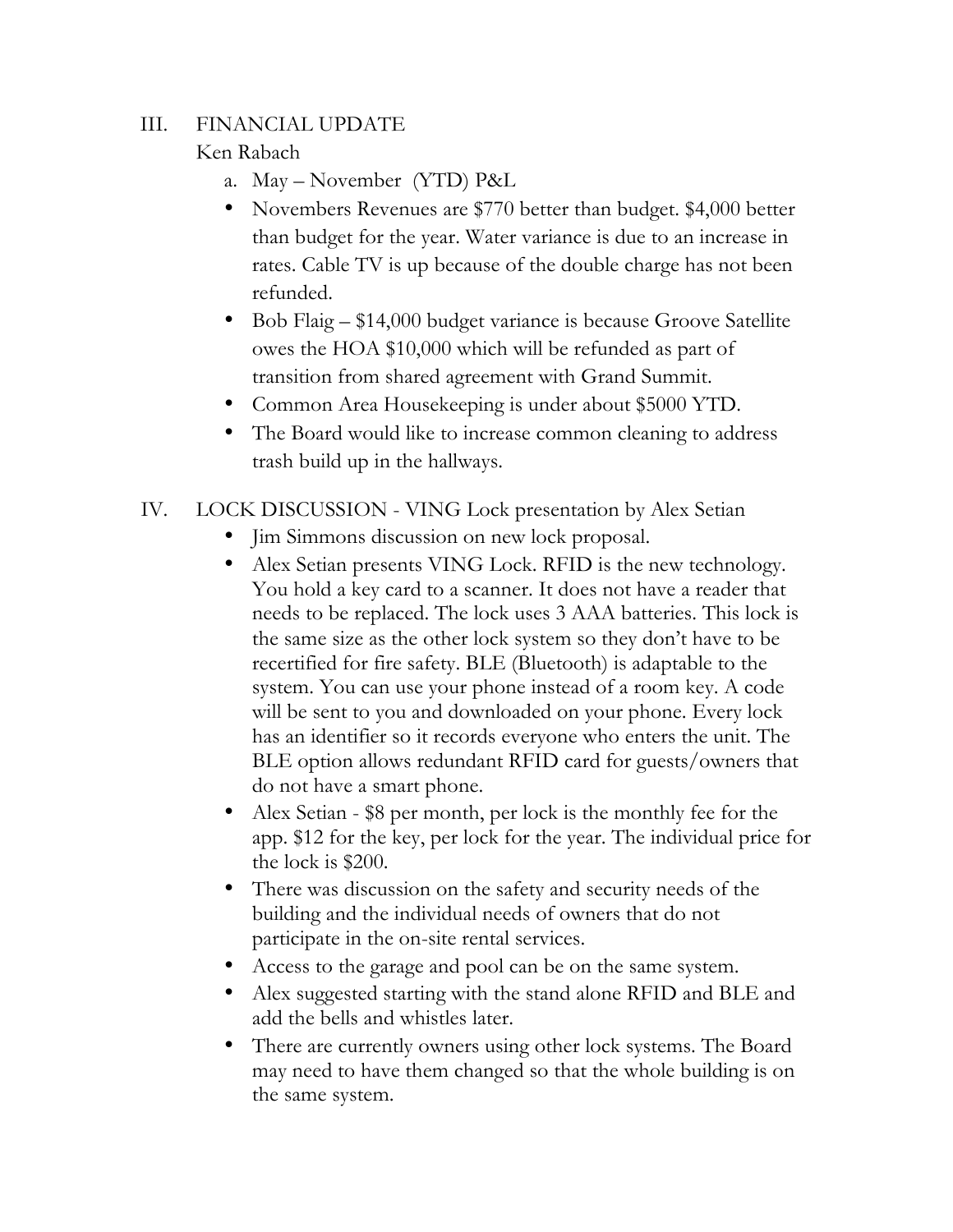- Alex will provide an updated proposal for the board to consider following a site survey.
- V. DIRECT TV- Groove Satellite Update Jim Simmons – Jim Simmons & Bob Flaig,
	- Groove has not pushed the issue for payment of the install balance.
	- We will work with Melyssa Davidson your attorney moving forward regarding the \$33,000 that was held back to resolve the issue.

# VI. MAINTENANCE UPDATE

Completed Projects

- Ron Brenner discussed the remodeling of the lobby and restrooms.
- Peter Flores concerned about the exterior columns not being repaired in a timely manner. Ron Brenner will follow up to discuss and report back to the Board.
- Repair of pre-cast concrete columns caps.
- New storm drain line.
- Roundabout was repaved.
- Regular programmed equipment maintenance & inspections continue to occur.
- There are issues in power that need to be investigated because of shorts and power outages. The heat tape had to be rewired. Jim Simmons and Ron Brenner will receive a bid from an independent electrical engineer to investigate further.

Spring Projects for 2016

- Ron Brenner –410 Fire/Smoke damper motors need to be replaced at a cost of \$120 per unit. There is an additional installation cost. Ron Brenner recommends we build it into the budget.
- Ron Brenner will meet with Bob Flaig and discuss timing and budget on the project.
- Install precast fiberglass trench drain system to secure cast iron metal covers.
- Replace all of the room air filters
- Replace  $3<sup>rd</sup>$  floor spa & plunge pool filters because they are beyond life expectance.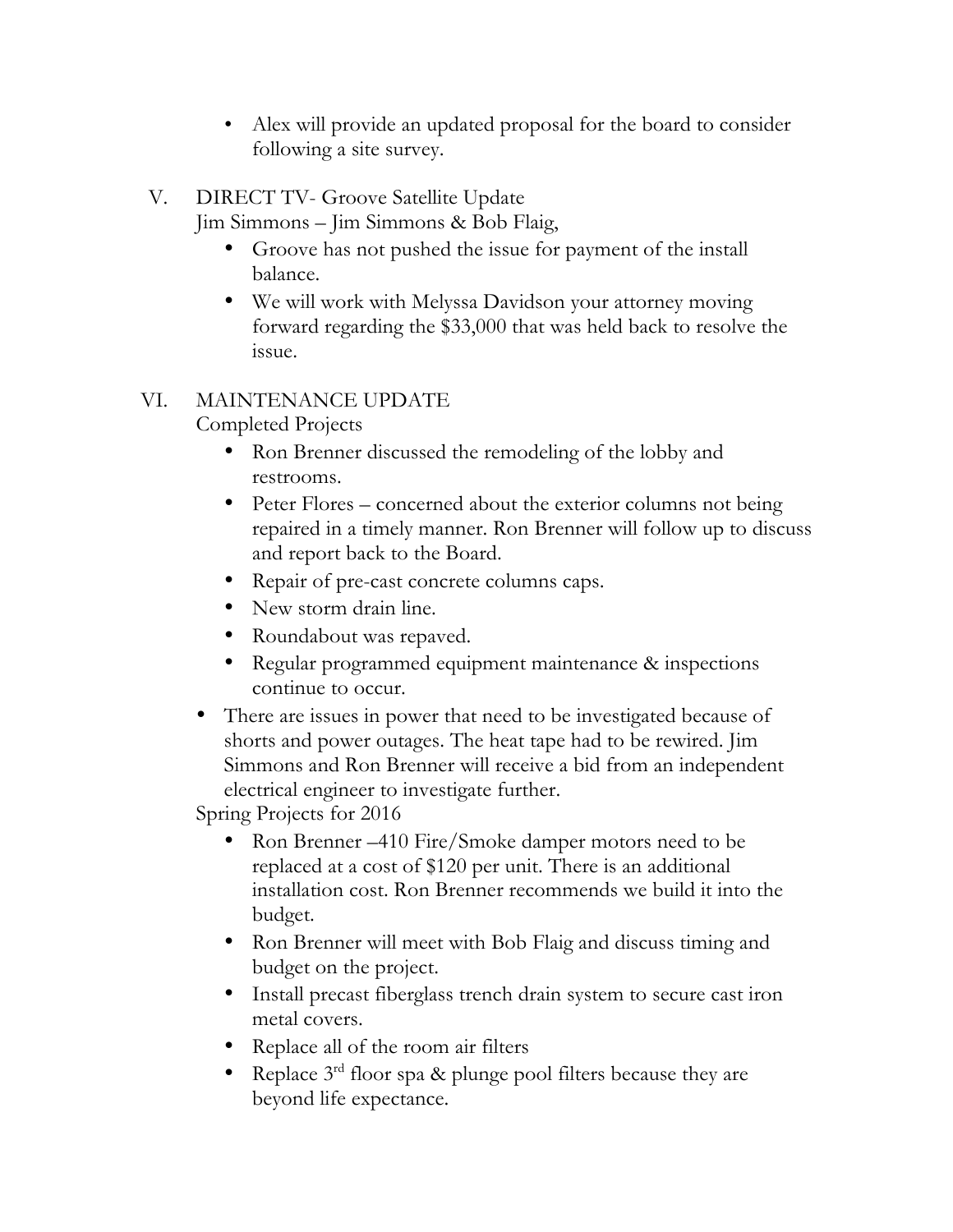• Repair sprinklers in the roundabout.

# VII. TRANSPORT SERVICE – WHOLESALE NATURAL GAS

- Jim Simmons Questar is the current provider. Western Fuel Supply reviewed your usage. They are much cheaper.
- Ron Neville You could save or it may cost more depending on what price you lock into. Vail has done this at other properties in Colorado. The reward could be better than the risk.
- The identified savings from Western Fuel Supply was approximately \$30K per year. The Board is skeptical about that level of savings and would like to discuss further.
- There are two meters at Sundial. The contract is for the residential/commercial buildings and not both meter for the pool parcel.
- Bob Flaig Lets get a written proposal to see if there will be a cost savings.
- Michael Janas moved to move from Questar to Western Fuel. Supply. Ron Neville seconded the motion. All in favor.

## VIII. COFFEE SERVICES DISCUSSION

- Jim Simmons If you want to provide coffee, it will be an HOA expense. Vail and ASRL are not interested in operating a coffee bar.
- Iim Simmons Hugo Coffee estimates \$2000 to set it up and \$1200 to operate it per month for 2 to 3 hours a day.
- Jim Simmons I have been unsuccessful in finding a vendor to operate this.
- Ron Neville If you can't find a vendor to operate it we shouldn't propose it.
- Bob Flaig Let's table it since we will not resolve it today.

## IX. OPEN DISCUSSION

Trip Advisor Reviews

- Bob Flaig Poor reviews on Trip Advisor will hurt Sundial. One review was fraudulent.
- A common issue was identified as trash being left in the common hallways.
- Many owners expressed frustration in recent changes for